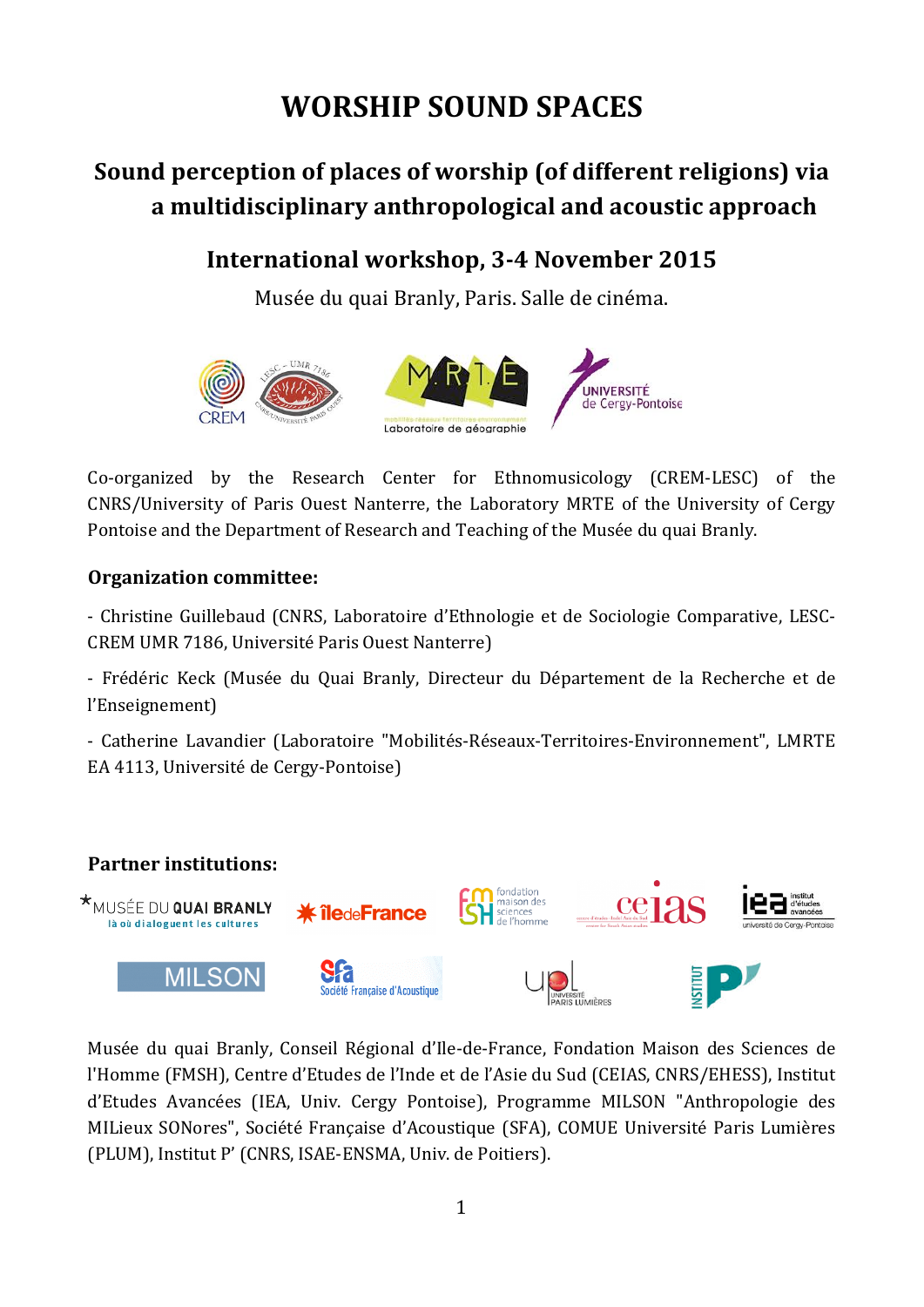# **ABSTRACTS**

#### **Marc ASSELINEAU** (Peutz & Associés, Paris)

#### *Characterization of worship spaces acoustics: to believe or not in acoustic indicators*

Worship spaces are usually meant to impress, which often is achieved through large – if not monumental – proportions. But they are also meant to prompt cohesion between members of the community by, e.g., amplifying the music and songs as well as the voice of the officiant. Acoustics can serve both purposes.

The larger the volume or the less dense the fittings, the longer the reverberation time is. While this is nice for music and singing purposes, the intelligibility will suffer. According to the period and the cult, and even to the geographic location, the intelligibility requirements may vary, with direct consequences on the preferred RT value and on the volume, fittings and finishes. Such options are also reflected in the sacred music to be played in those worship spaces or in the specialization to speech.

But is a mere RT sufficient to describe the acoustics of a worship space? As such physical parameters as the reverberation time and background noise level do not account for everything, some psycho-acoustic attributes and some historical culture may be needed too.

This paper aims at outlying to the public, especially non acousticians, the acoustic challenges faced by the acoustical consultant. In order to understand them a brief reminder of a few physical acoustics parameters will be submitted. It will be followed by an equally brief reminder of some psycho-acoustical attributes of interest. Next, a few points of interest will be examined (e.g. a few typical standards and requirements applicable to worship spaces), and those will be illustrated by examples. One will then examine a few trends of worship spaces construction or rehabilitation with regards to their acoustics, and conclude about their impact on acoustic engineering.

**Gérard COLAS** (CNRS, Centre d'Études de l'Inde et de l'Asie du Sud, CEIAS UMR 8564, EHESS, Paris)

#### **Temple soundscape as recorded in ancient Sanskrit treatises**

This paper will first outline the process of emission and perception of sound as explained by ancient Indian physics. It will then examine the interpretation by 10th c. ritual and architectural treatises, of ominous noises heard within the temple precincts and the purpose of producing exclamations, vocal and musical sounds in ritual space. It will also study how the temple soundscape reproduces the social, spatial and ritual hierarchy.

**Alpana R. DONGRE and Amit J. WAHURWAGH** (Visvesvaraya National Institute of Technology, Department of Architecture and Planning Nagpur, India)

#### **The Original Acoustics of Sixteenth-Century Mughal Heritage of Burhanpur, India**

The acoustics of Asian cultural heritage and worship spaces in particular, have emerged on the basis of rites and rituals adopted in various cultures. The cultures have evolved owing to the dynamism of philosophies, traditional knowledge systems, beliefs and religious concepts. Unlike their Western counterparts, acoustics of these worship spaces are not extensively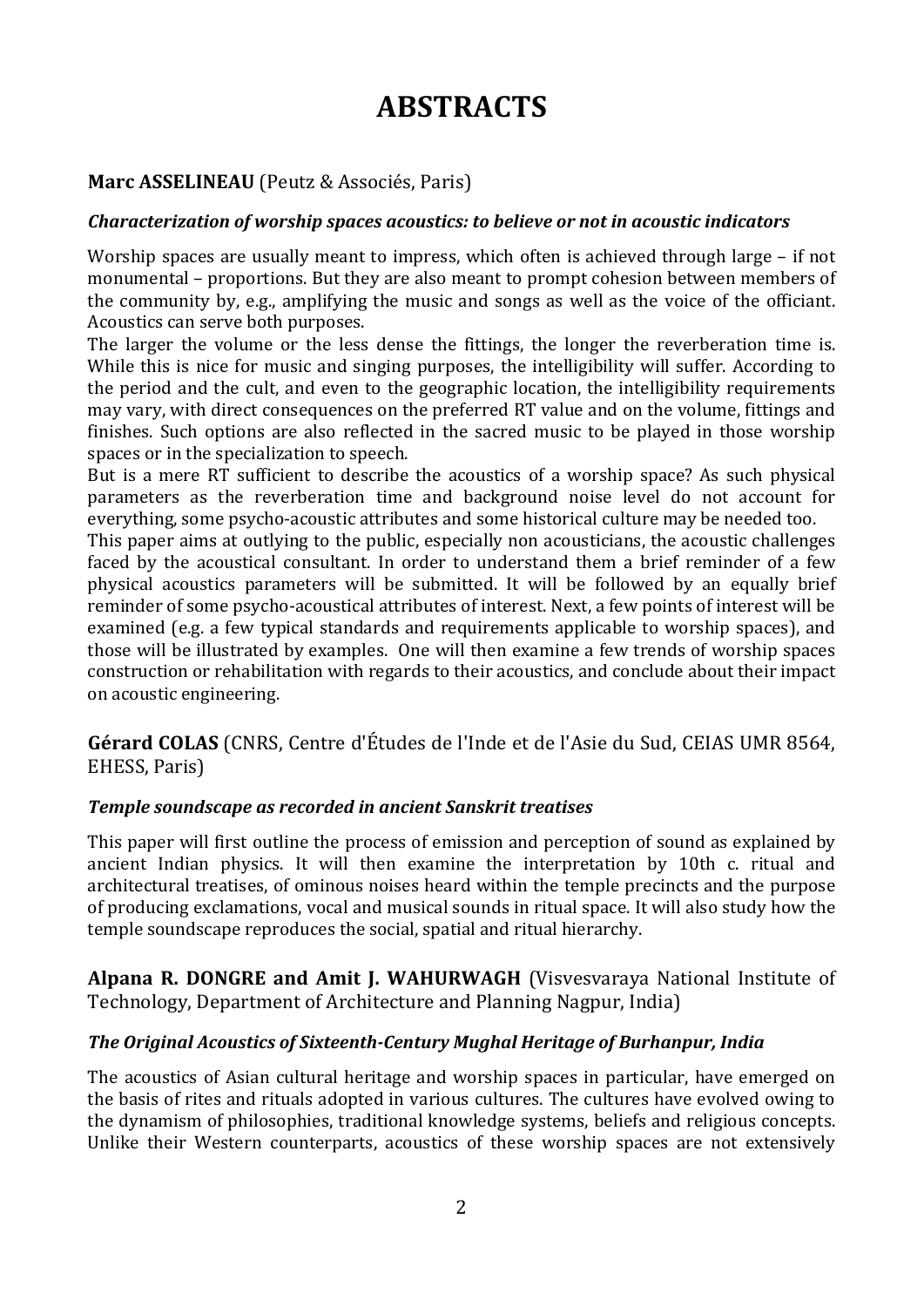researched upon and need multidisciplinary approach for comprehensive understanding. The enduring worship spaces of Asian cultural heritage are nourished by changes in context and tradition. The architectural elements of the worship spaces also have a significant role in the acoustics apart from symbolism perceived and decoded by community. This research, with Burhanpur; India as a case, explores the potential of acoustics of these worship spaces.

The Tomb of Shah Nawaz Khan of historic Burhanpur; amongst various sixteenth-century Mughal architectural heritage that served acoustical purposes; is unique, since it was used in the verse recitations from the Holy Ouran and Oawwalies (Sufi song) during the holy. Its spatial configuration and sonic dimension associates the community emotionally, intellectually and spiritually. Due to neglect, inappropriate interventions and vandalism its" acoustical features are defaced, weakening communities' association with the Tomb.

In this research, the digital simulation model of the Tomb of Shah Nawaz Khan was developed in EASE 4.3, calibrated, and validated on the basis of in-situ acoustical measurements. The model was used to predict the acoustical characteristics for the 'compatible repair condition' and the 'revival of original condition'. The experiments along with complementary studies facilitated identification of acoustical characteristics; unique to the Tomb. It was observed that the well-designed original acoustical features have not been considered during its conservation and interventions.

This research provides insight into the acoustics of worship spaces with references to decision making in architectural conservation concerning specific aspects like its use, materials of restoration and the revival of original conditions. It potentially contributes to theory building related to acoustics of the worship spaces and their conservation.

Andrew J. EISENBERG (Visiting Assistant Professor of Music and Anthropology, NYU Abu Dhabi, UAE)

#### *Soundly!Placed!Subjects:!Resonant!Voices!and!Spatial!Politics!in!Mombasa,!Kenya*

Unlike the other famous "Swahili towns" of the East African coast, the Old Town section of Mombasa, Kenya sits like a small Muslim casbah within a sprawling, heterogeneous port city. Here spatial boundaries outlined by aging edifices and traditional residential patterns appear to define a space of relative privacy vis-à-vis the rest of the city (and by extension the nationstate). But such boundaries are physically porous. The discreteness of Old Town is only made real in social practice, that is, in the course of structured (and structuring) activities that continually reproduce and reinforce the local meanings of public spaces. As I demonstrate in this paper, there is perhaps no better entry into this ongoing process of spatial definition than through audible practices, because the sonic environment of a place is by definition made up of quotidian soundings. Beginning with the Islamic soundscape, especially the Muslim calls to prayer that literally interpellate Old Town residents as Muslim subjects, I describe a field of sonic practices - or, following Steven Feld, an "acousteme" - within which vocalizations serve to gender, sacralize, and ultimately demarcate public spaces. I describe how the architectonics of Old Town's Islamic soundscape invests each vocalization - from the most sacred act of recitation to the most mundane speech act - with certain kinds of (acoustemic) authority within the space of its reverberation, putting listening subjects in their places and framing illocutionary acts as inherently political and productive of social space.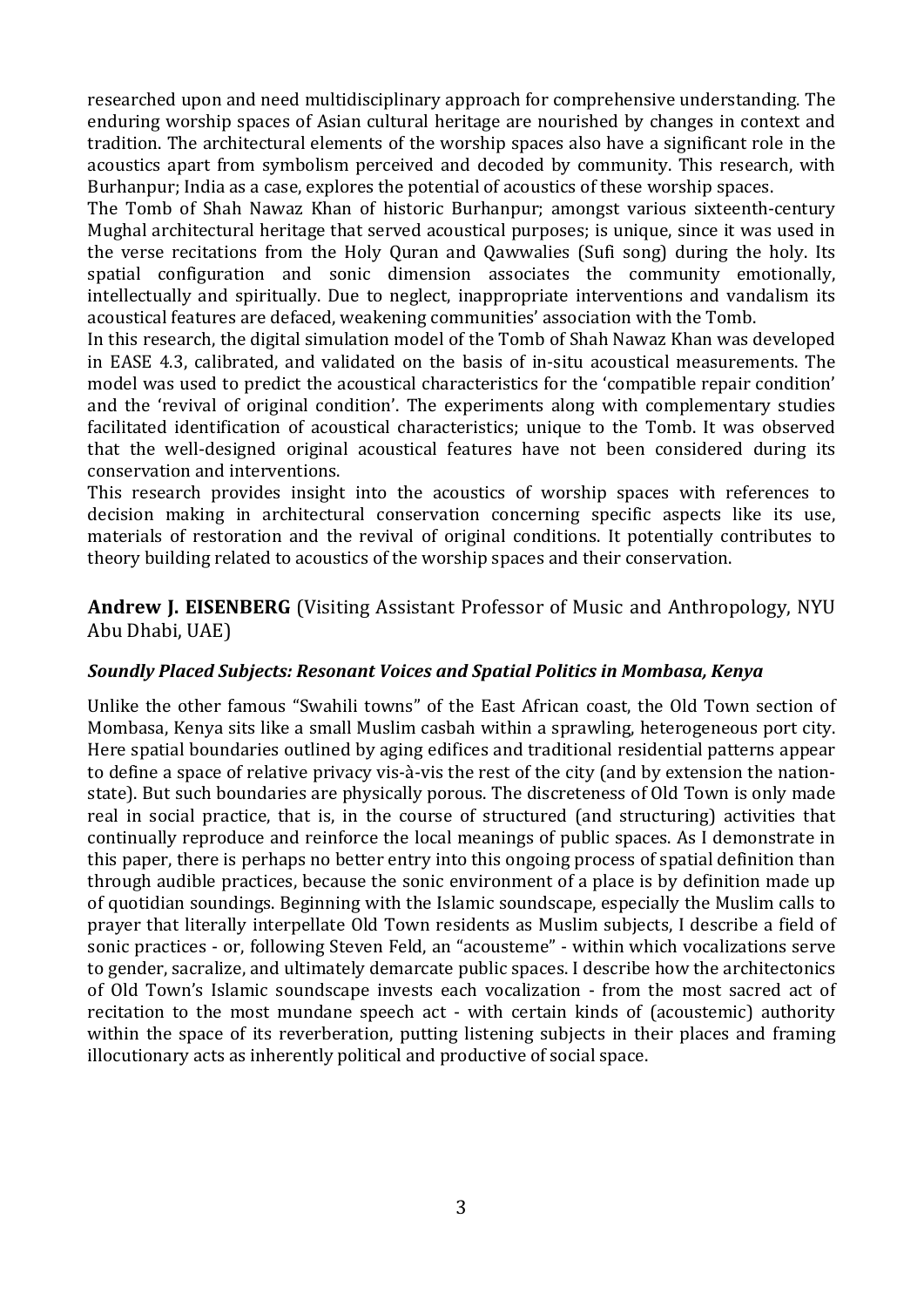#### **Nina ERGIN** (Koc University, Archaeology and History of Art, Istanbul)

#### Linking the Universal Community of Muslims (umma) Across Time and Space: The Sound*and!Smellscapes!of!Ottoman!Mosques!and!Tombs*

This paper challenges traditional approaches to the history of Ottoman architecture of the sixteenth century in that it considers the theatrical and non-visual sensory aspects of the spaces encapsulated in mosques and tombs. While their soundscapes included preaching, the recitation of Qur'anic text, and the clicking of prayer beads, their smellscapes were purposefully manipulated through substances such as rose water and incense (*buhur*). For instance, many of the endowments supporting and maintaining these monuments provided not only for a large number of reciters and eulogists, but also for a perfumer (*buhurcu*) to create a pleasant olfactory experience especially on Fridays and other holy days, as we can understand from the extant archival record. Drawing on the field of Sensory Anthropology, I will argue here that through these carefully staged sound- and smellscapes - which were circumscribed and regulated by traditions and customs going back to the times of the Prophet - the Ottoman elite created various links both diachronic and synchronic in nature. The diachronic link extends to the lifetime of the Prophet, when the first community of Muslims" acquired preferences for specific fragrances and sonic practices which were then also deployed in sixteenth-century Ottoman mosques, while the synchronic link stretches across the Ottoman elite, as well as the empire's territory, wherever the Ottomans built mosques and tombs, and the universal community of Muslims who preferred the same fragrances based on the ahadith. Thus, the Ottomans created sensory experiences of worship that would be shared by millions of worshippers across space as well as time.

**Christine GUILLEBAUD** (CNRS, Laboratoire d'Ethnologie et de Sociologie Comparative, LESC-CREM UMR 7186, Université Paris Ouest Nanterre)

#### *The Dēva/Asura sound categories and their spatial distribution in the Mannarśāla Nāgas temple (Kerala, South India)*

Studies of Hindu temple space have shown it to be arranged according to the principle of exteriorizing and distancing impurity. Based on fieldwork in Kerala, in southern India, I will demonstrate the range of observable relations between architectural and sound space by combining methods from ethnomusicology, the anthropology of sound, and urban ambiance studies.

The ethnomusicological approach reveals a categorization of musical instruments and their tones into the "divine" (*deva*) and the "asuric" (*asura*), which structures musical life differently in various spaces of the temple and according to the type of ritual actions performed. An approach focused on the other sound technologies available in the temple (bells, mechanical instruments, mantra box) reveals other concomitant logics such as attracting peoples' attention with sound or stimulating the divine presence. Lastly, accompanying the devout on commented soundwalks in these spaces provided illustrations of a more multi-sensorial perception of the space that is fundamentally connected to individual habits of movement in such sites.

The conclusion will identify some characteristic traits of these temple sound spaces and outline a comparison with other places of worship in the region.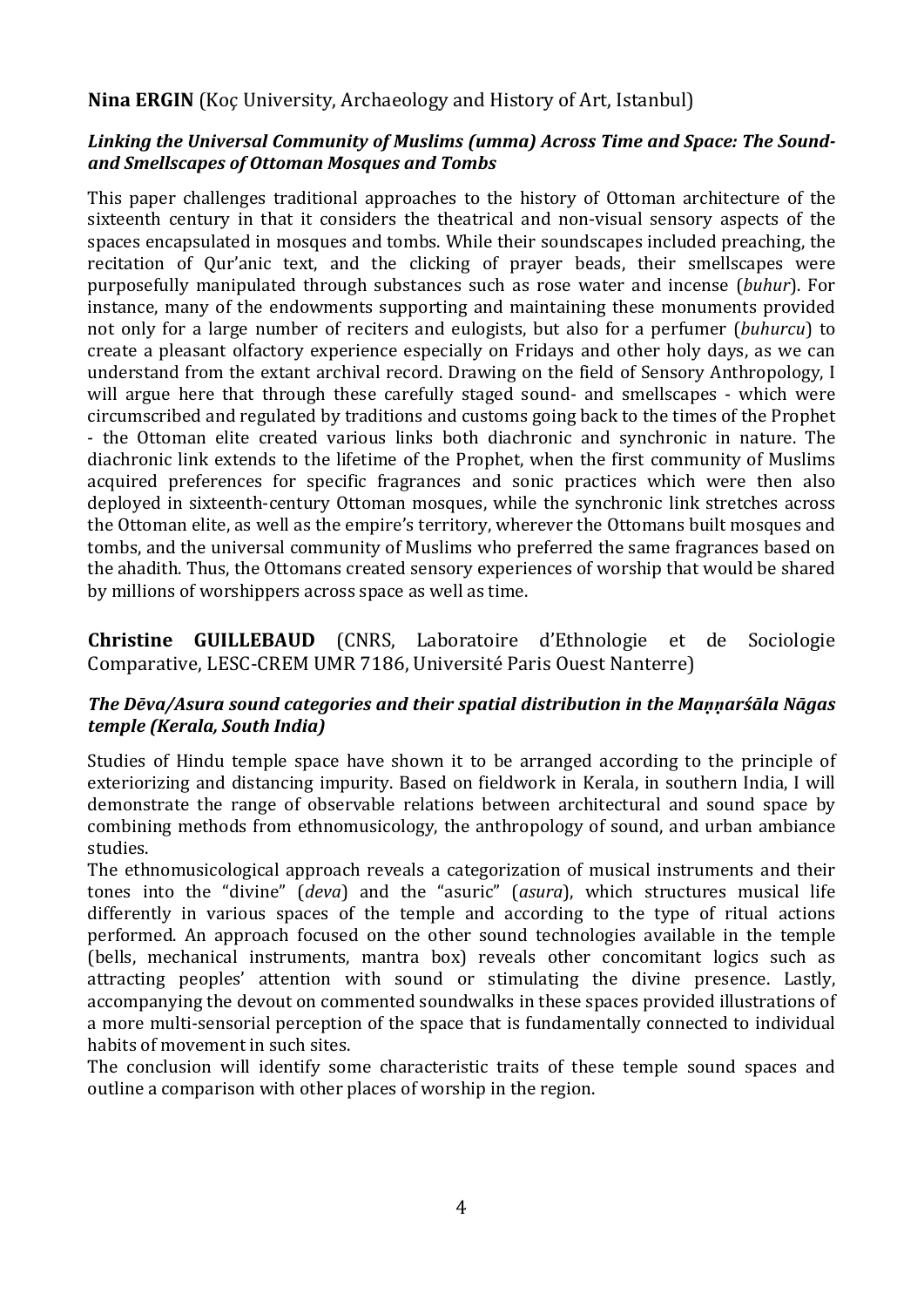**Pascal JOANNE** (UMR MCC/CNRS, Centre de recherche méthodologique d'architecture, Nantes)

#### *Sound!heterotopia!in!cistercian!monastery*

Place of living of monks communities, the Cistercian monastery resulting of the Benedictine monastic expansion in the twelfth century, is a space designed out of the world. Isolated, with a fence and operating according to a rule of life preaching work and prayer, austere and silent place, monastery is an emblematic figure of what Michel Foucault called Heterotopias – these utopias anchored in reality.

Place of silence, the monastery is still inhabited by multiple noises: noises of activities and movements, sounds of nature, equipment noises, liturgical ritual noise. Indeed, this one in particular is sequenced with various tones that enable to organize the time of prayer and offices in the daily life of the monks. More ever, the sound environment of an abbey and the multiple effects appear in close correspondence with, and even reveal, various temporal duration sensations: occurrence, rupture, stretching or acceleration... How then the sound or sounds perceived and lived, "build" the heterochrony of the monastery? Can we meet sound configurations, specific to the space of the monastery and sufficient to remove it from the secular time, and so to rise it to the rank of a sound heterotopia?

From sound simulation and reproduction work on three French Cistercian abbeys and by relying on criteriology of heterotopias, we will see at first how the monastery is a heterotopia, and the place that holds the sound dimension in this qualification. Then we will try to update the potential temporal modulation of detectable sound effects in the cloister and in the church of abbey.

**Josée LAPLACE** (Université du Québec à Montréal, Chaire de recherche du Canada en patrimoine urbain)

#### *Experience(s) and functions of monumental soundscapes in Roman Catholic churches of Montréal*

In the Montréal of the turn of the  $XX<sup>th</sup>$  Century, the fast growing landscape of the metropolis" saw the emergence of many worship places, mainly Christian, among those a large number of Roman-Catholic churches and chapels inscribed in a dense and systematic grid of parishes. In each of these places, a highly codified ritual, and specific sonic devices and practices, were carefully put in place; each bell tower competed to be the most eloquent. The regular attendance to the rite has fostered accordingly a shared auditory memory among several generations of worshippers. Now that their decline as a place of worship threatens the maintenance of church buildings, new vocations given to those architectural works certainly take into account their acoustic qualities, a phenomenon exemplified by the many conversions into concert halls and places dedicated to music. Nevertheless, how could we take into account the whole spectrum of connotative functions held by ecclesiastic soundscapes?

Our empirical survey into «post-secular» Montréal, demonstrates the profound anchorage of the religious auditory culture, and also reveals the complex interactions between the symbolic and experiential aspects of churches' sonic realms. Aural environment is of course emblematic (and definitional) of these spaces and highly significant at different levels (cognitive, memorial, affective, spiritual, sacred, etc.). It also acts «corporeally» and on kinaesthetic functions of the body. The specific spatiotemporal setting it creates, could appeal, as such, to the «spiritual» (not exclusively and in a very broad sense), independently of the worship activity. Thereby, could these special features be taken into account in re-thinking the new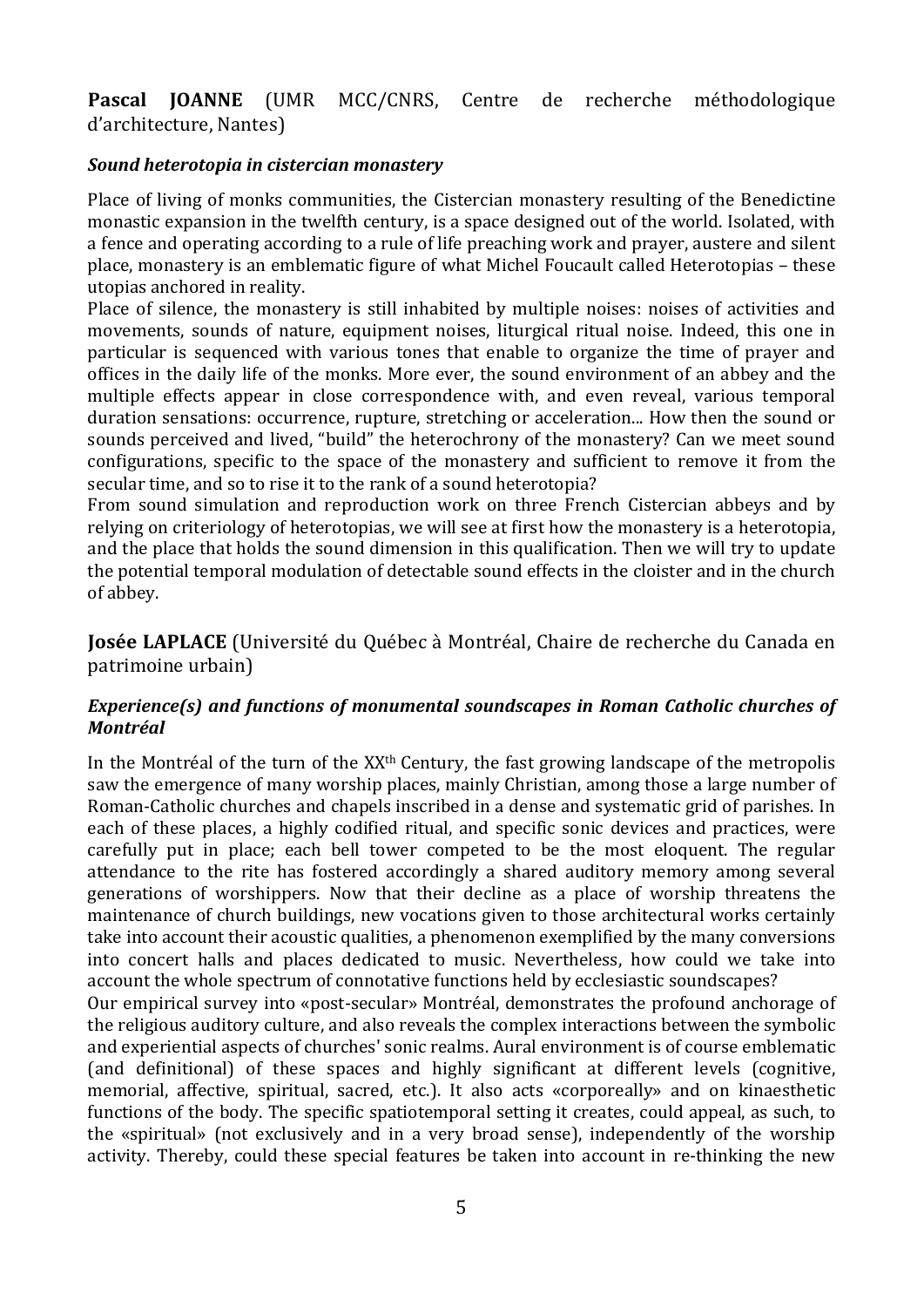uses and material interventions on the buildings in the light of such secular (re) interpretations of these spaces? More specifically, how could we bridge the acoustical and anthropological dimensions of the church sonic environment?

Marehalli G. PRASAD (Stevens Institute of technology, Department of Mechanical Engineering, Hoboken New Jersey, USA)

#### *The role of coupled spaces in propagation of Vedic chants, bells, conch-shells and gongs in Hindu!temples*

Sound plays a major role in Hindu worship practices. In a Hindu temple, Garbha-Griha is an important space where the deity is consecrated for worship. In front of the Garbha-Griha, there is a space called Ardha-Mantapa. In front of the Ardha-Mantapa, a large hall called Maha-Mantapa is located where large number of devotees assemble to offer worship through priests. The priests can only enter and conduct the worship in Garbha-Griha and Ardha-Mantapa. In a Hindu temple, priests through Vedic chants and instruments such as conchshells, bells and gongs conduct worship on behalf of devotees. Throughout the worship rituals, the chief priest recites the Vedic chants in the Garbha-Griha and the assisting priests would be in Ardha-Mantapa joining in the chorus of Vedic chanting along with playing the instruments during certain stages of the rituals. Acoustically the coupled space of the Garbha-Griha and Ardha-Mantapa is highly reverberant. The reverberant sound of the Vedic chants and instruments emanating from the priests enhance the spiritual perception and experience of devotees who would be visually focusing on the deity. The intonations of the collective Vedic chants and the tonality of the instruments bring out the acoustical quality of the sacred space to the devotees. It is noted that the tonal sound from conch-shell and the ringing sound of bells resemble the sacred sound of OM. The gong is played as a percussion instrument with a nice rhythm in harmony with other instruments. The completion of the worship ritual is" marked by offering a lamp along with Vedic chants and all instruments played simultaneously. It is interesting to note that the sound from the Vedic chants would get embedded into the sounds from the instruments. Thus worship in a Hindu temple is a celebration in which reverberant sound in coupled space plays an important role.

**Paola RICCIARDI** (University of Pavia, Department of Civil Engineering and Architecture, Italy)

#### *Churches as auditoria: analysis of acoustical parameters for a better understanding of sound!quality*

In the present time, in ancient worship buildings often music performances take place. In this case they may present significant problems related to their acoustic quality. Acoustical parameters experimental results in several historically relevant churches, located in the city of Genova, are presented. 10 Churches were selected, all characterized by rectangular plans and two aisles with and without lateral chapels and/or cupolas, with volume variable from 2183 to 43540  $m<sup>3</sup>$ . In addition 14 Genovese Churches with central plan, with volume variable from  $1409$  to  $43756$  m<sup>3</sup>, were analyzed. Measurement results were compared with acoustic data available in literature regarding theatres and auditoriums. The examined Churches are classified in agreement with the optimal values of the acoustical parameters for the listening of music. Moreover the spatial distribution of the acoustical parameters, as a function of the source – receiver distance, is evaluated. It is then correlated to the presence of architectural elements, such as lateral chapels, dome, vaults and columns. A case study on the evaluation of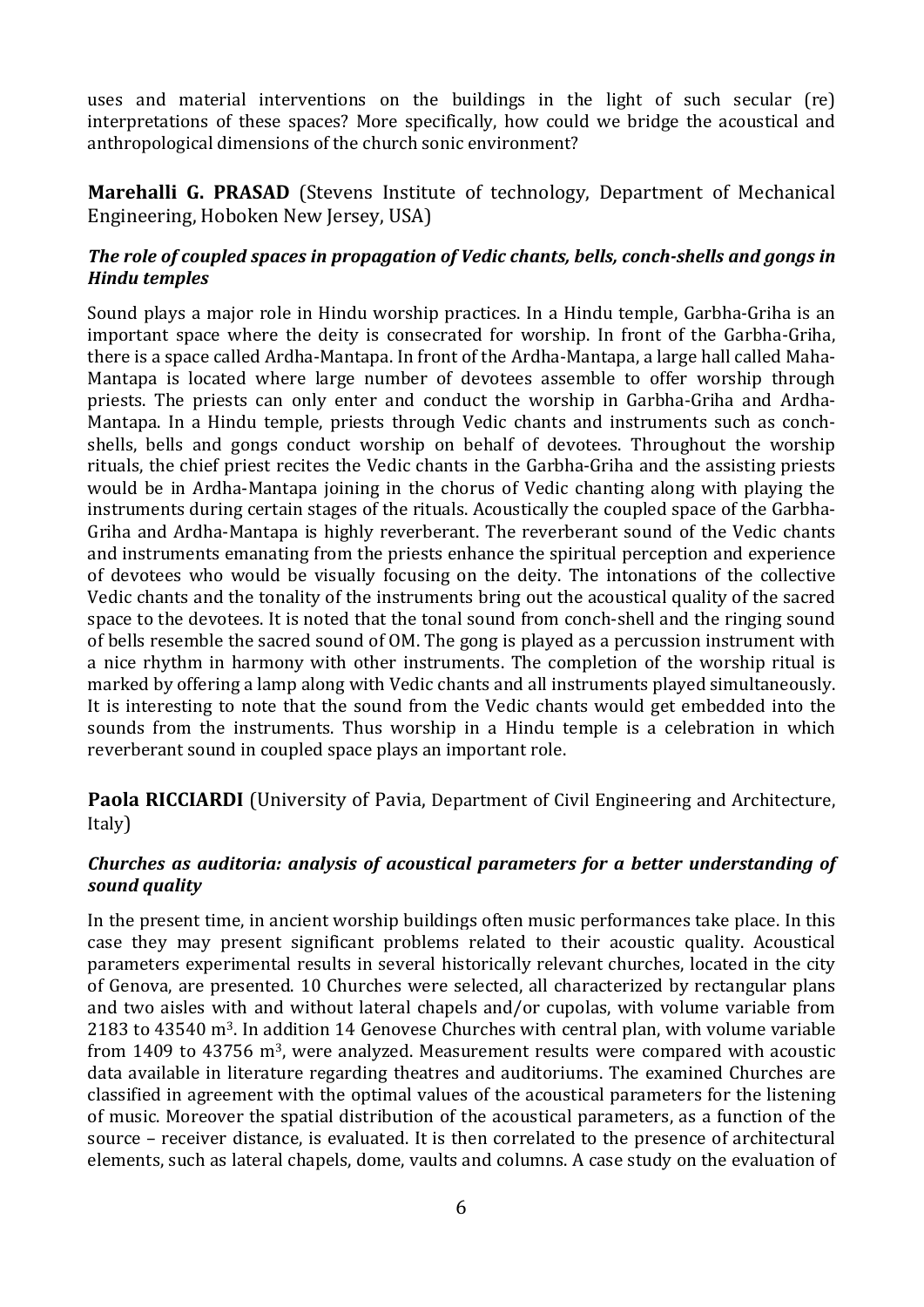the effects of non permanent and permanent acoustical restorations, without a significant variation in the architectural characteristics, has been considered in one of the measured churches. The results of the measurements in the various phases of the correction and of some software simulations are presented.

#### Gaspard SALATKO (Centre Norbert Elias, UMR 8562 CNRS/EHESS, Université d'Avignon)

#### *Church!bells!and!their!ontological!status!in!Christian!rituals!(France)*

From an anthropological point of view, the church bells are ritually treated as people and inseparable from the practice of Christianity, which they ring the fests punctuating the life of religious communities. The history of Catholicism showed the relation between the church, its steeple and village society. Nevertheless, the ritual grammars that constrain the use of these instruments are relatively poorly known. An ethnographic description of the contemporary uses of catholic bells reveals the ability of their sounds to support perceptions and emotions that are constitutive of christian worship and, from there, lead to consider these sounds as a part of the atmosphere where the religious experience takes form.

#### **Menino Allan S.M. Peter TAVARES and Buland SHUKLA** (Founder-Heritage) Acoustics, Goa)

#### *Rehabilitation of churches in goa: restoring an experience*

A worship space aims to restore one from a facile din of compromise into an aura of awe, reverence, stillness, intimacy and wisdom. The Goan churches merge the best of the European and the Indian architectural and liturgical traditions. Acoustical characterization of worship ambience *(measuring ITDG, RASTI, RT, D50, C80, TS and L<sub>Aeg</sub>) (calculating SaF, InF and SiF)* during rehabilitation indicates differences between the observed objective values and preferences of the congregation for sacred music rendered from different source locations and also for different genres of music. While the diminuted sanctuary of the church becomes an apt instrument for a magnified delivery of speech and chanting, the strategic location of the pulpit makes it a preferable spot for easy communication with the congregation. The choir loft and the nave floor provide options for singing and the rendition of sacred music. In our research of ancient spaces with an acoustical function, we observed various structurally restorative interventions which were more often than not counterproductive and led to gradual loss of information. Its impact was particularly observed in the acoustical behaviour of the space. Thus the question arose. Considering interventions and restorations to be inevitable, can we restore a heritage structure so that it "sounds" the same as it did before? And thus by extension, can it "feel" the way it did before? Thus the focus went from being a merely aesthetic restoration to the restoration of an *experience*. Thus various systems, functions, subjective and objective parameters constituting an experience were first identified, and then worked upon during the course of the restoration.